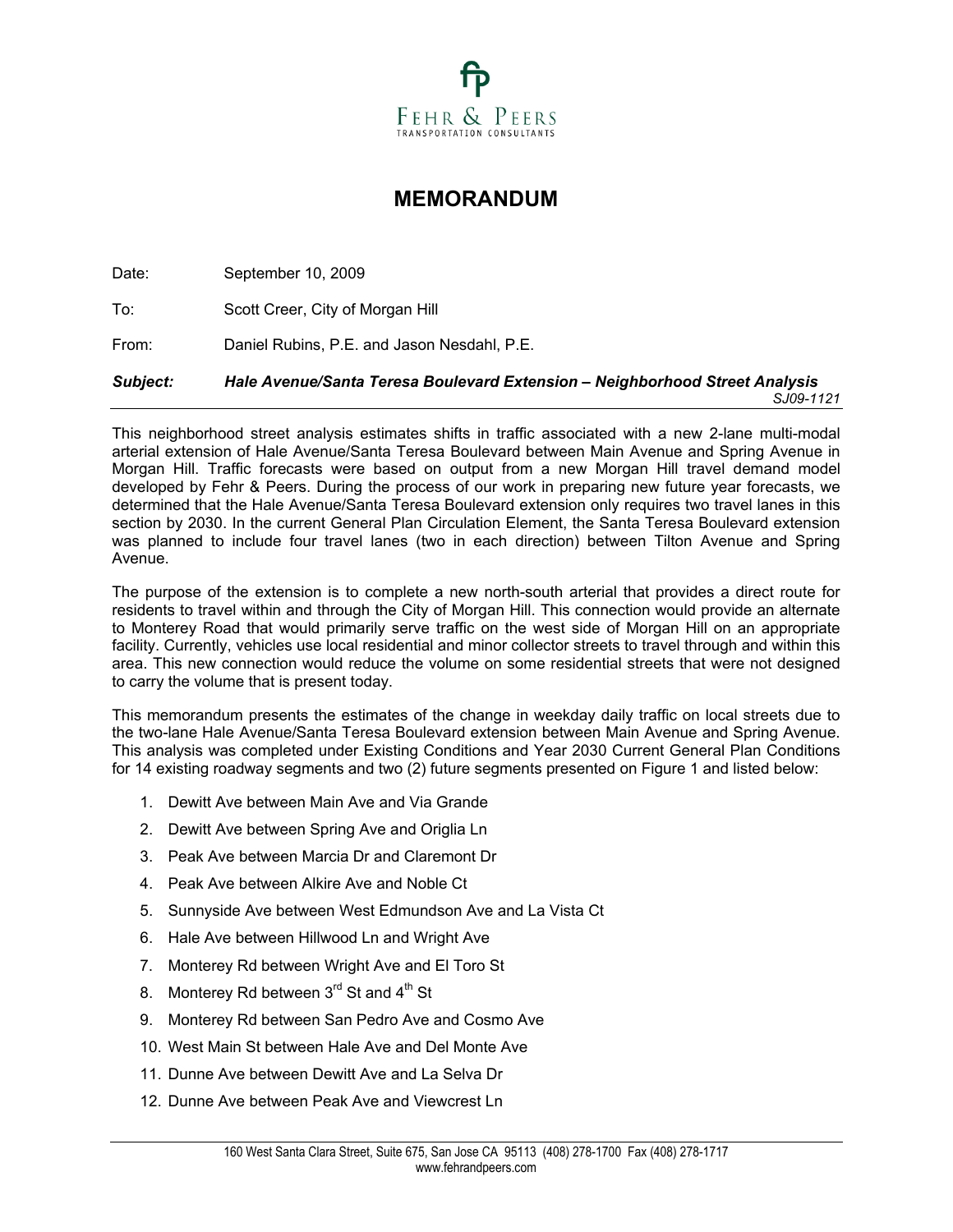Scott Creer September 10, 2009 Page 2 of 7



- 13. Edmundson Ave between Dewitt Ave and Sunnyside Ave
- 14. Edmundson Ave between Sunnyside Ave and Olympic Dr
- 15. Hale Ave/Santa Teresa Blvd between Main St and Dunne Ave (Future Extension)
- 16. Hale Ave/Santa Teresa Blvd between Dunne Ave and Spring Ave (Future Extension)

These daily roadway segment counts were conducted between October 2007 and January 2009.

## **LAND USE AND NETWORK ASSUMPTIONS**

This analysis is based on the *2001 General Plan* and uses the land use and planned roadway assumptions for the base year (2007) and Year 2030 Current General Plan Conditions presented in the *Morgan Hill Travel Demand Forecasting Model & Future Improvements Study* (Fehr & Peers, June 2009). The key roadway assumptions are: 1) construction of a 2-lane multi-modal arterial extension of Hale Avenue/Santa Teresa Boulevard extension from Main Avenue to Spring Avenue, and 2) closure of DeWitt Avenue between Price Drive and Spring Avenue. The ultimate access configuration of the DeWitt Avenue closure would be determined upon design and construction of the Hale Avenue/Santa Teresa Boulevard extension as a 2-lane multi-modal arterial between Main Avenue and Spring Avenue.

## **FORECAST METHOD**

-

The daily roadway forecasts were developed based on the guidelines published in *National Cooperative*  Highway Research Program (NCHRP) Report 255<sup>1</sup>, which were applied to refine the raw model forecasts. This method uses the difference and/or ratio between counts and model volumes and adjusts the existing volume to provide reasonable future forecasts. Ultimately, forecasts were developed for Existing Conditions with the Hale Avenue/Santa Teresa Boulevard extension and Year 2030 Current General Plan Conditions with and without the extension.

## **ROADWAY SEGMENT LEVEL OF SERVICE**

Roadway segments in Morgan Hill were analyzed using comparison of the daily volume to threshold volumes for various roadway types presented in **Table 1**. It is important to note that daily volume thresholds are used for planning purposes and traffic during peak periods may result in worse operations than illustrated by the daily LOS. The City of Morgan Hill does not have a formally adopted roadway segment operating standard. Thus, for the purposes of this analysis and to be consistent with planning efforts in Morgan Hill and other jurisdictions, LOS D was used as a guideline for the long-range planning evaluation of daily segment volumes.

<sup>1</sup> National Cooperative Highway Research Program (NCHRP). *Report 255: Highway Traffic Data for Urbanized Area Project Planning and Design.* Washington, D.C.: National Academy Press, 1982.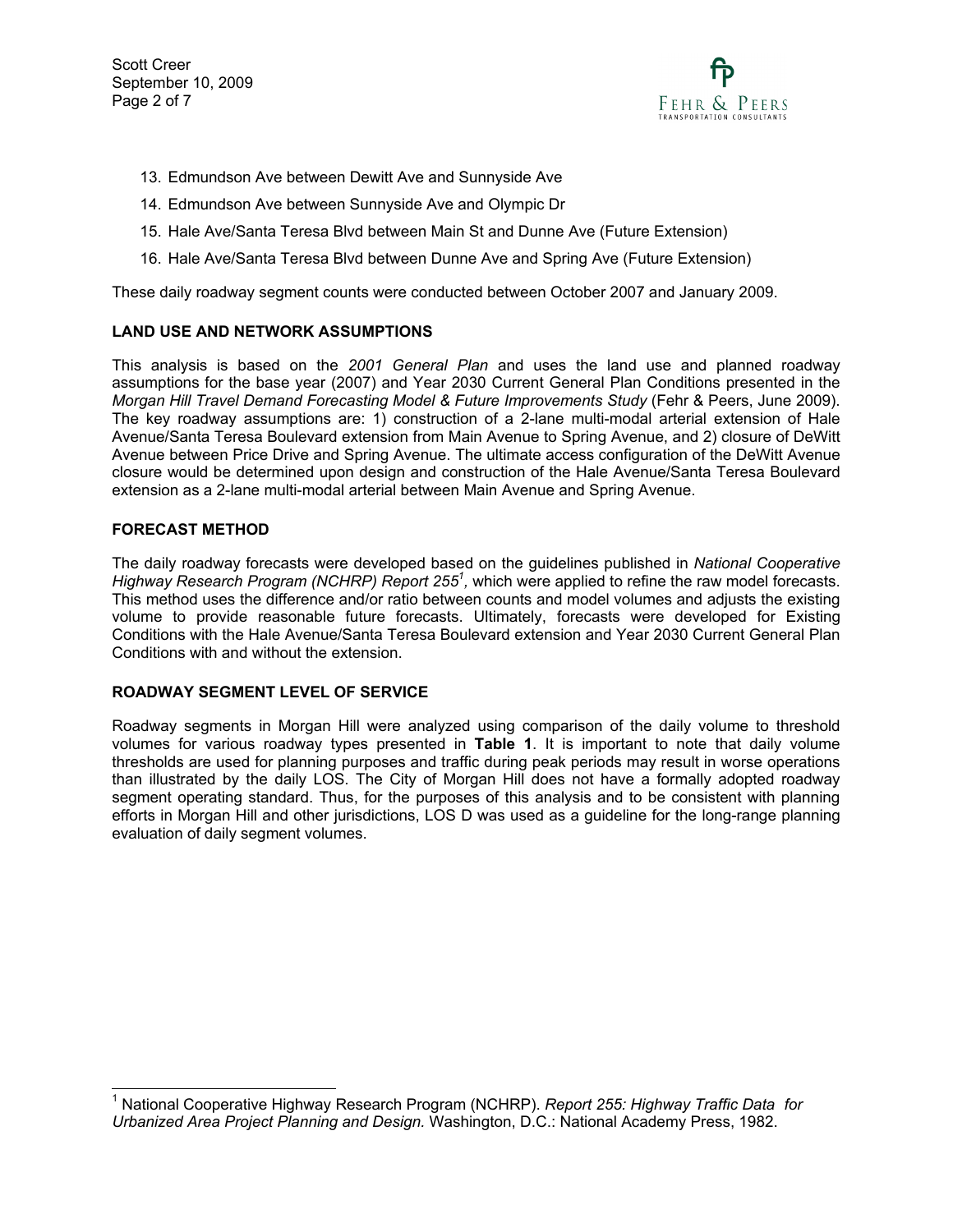

# **TABLE 1**

## **DAILY TWO-WAY ROADWAY SEGMENT LEVEL OF SERVICE DEFINITIONS**

|                                        | <b>Maximum Daily Volume</b><br>(both directions except freeways) |              |              |              |             |
|----------------------------------------|------------------------------------------------------------------|--------------|--------------|--------------|-------------|
| Roadway Type                           | <b>LOS A</b>                                                     | <b>LOS B</b> | <b>LOS C</b> | <b>LOS D</b> | <b>LOSE</b> |
| 2-Lane Undivided Arterial <sup>3</sup> |                                                                  |              | 9.100        | 16.700       | 17,700      |
| 2-Lane Divided Arterial <sup>3</sup>   |                                                                  |              | 9.700        | 17.600       | 18,700      |
| 4-Lane Undivided Arterial <sup>3</sup> |                                                                  |              | 17.500       | 27.400       | 28,900      |
| 4-Lane Divided Arterial <sup>3</sup>   |                                                                  |              | 19.200       | 35.400       | 37,400      |
| 2-Lane Collector <sup>4</sup>          | 2,600                                                            | 5,200        | 7,800        | 11,000       | 12,900      |

Notes:

- 1 The LOS capacity thresholds are based on HCM 2000 methodology and are generally appropriate for suburban and rural areas.
- 2 Non-directional peak hour traffic volumes are assumed to be 10% of the daily traffic volume. Directional split is assumed 70/30. For 2-lane arterial and 4-lane undivided arterial a directional split of 60/40 is assumed. All volumes are approximate and assume ideal roadway characteristics.
- 3 LOS A and B are not defined for arterial roadways using the HCM 2000 methods.
- 4 For collector roadway segments, capacity is based on the neighborhood quality of life rather than the physical carrying capacity of the road. This assumes a standard suburban neighborhood, 40-foot roadway width, and 25 mile per hour speed limit with normal speed violation rates.

Source: *Highway Capacity Manual*, Transportation Research Board, 2000.

## **EXISTING CONDITIONS**

The change in average daily traffic (ADT) shown in **Table 2** was determined by subtracting the Existing Conditions model runs with and without the Hale Avenue/Santa Teresa Boulevard extension. Measured against City of Morgan Hill LOS standards, all of the roadway segments will operate at an acceptable level (i.e., LOS D or better) under Existing Conditions without or with the Hale Avenue/Santa Teresa Boulevard extension.

The following key changes in volume are projected to occur with the Hale Avenue/Santa Teresa Boulevard extension in place under Existing Conditions:

- Shift from Monterey Road between Main Avenue and Dunne Avenue: Monterey Road will decrease by 4,680 vehicles per day (vpd) as a substantial proportion of those vehicles will shift to Hale Avenue/Santa Teresa Boulevard from Main Avenue to Dunne Avenue. This shift from Monterey Road moves traffic from Main Avenue between Hale Avenue/Santa Teresa Boulevard and Monterey Road to Dunne Avenue. In addition, traffic is expected to decrease on Main Avenue between Hale Avenue and Monterey Road by 2,640 vpd and will increase Dunne Avenue between Hale Avenue/Santa Teresa Boulevard and Monterey Road by roughly 3,600 vpd.
- Shift from DeWitt Avenue between Main Avenue and Spring Avenue: With the closure of DeWitt Avenue from Price Drive to Spring Avenue, DeWitt Avenue south of Main Avenue decreases by 1,720 vpd. A similar shift would occur with the new extension even if DeWitt Avenue to Hale Avenue/Santa Teresa Boulevard were left open, which indicates latent demand for Hale Avenue/Santa Teresa Boulevard between Dunne Avenue and Spring Avenue. Existing neighborhood street traffic will also shift from Peak Avenue and Dunne Avenue (west of extension) to the Hale Avenue/Santa Teresa Boulevard between Main Avenue and Spring Avenue.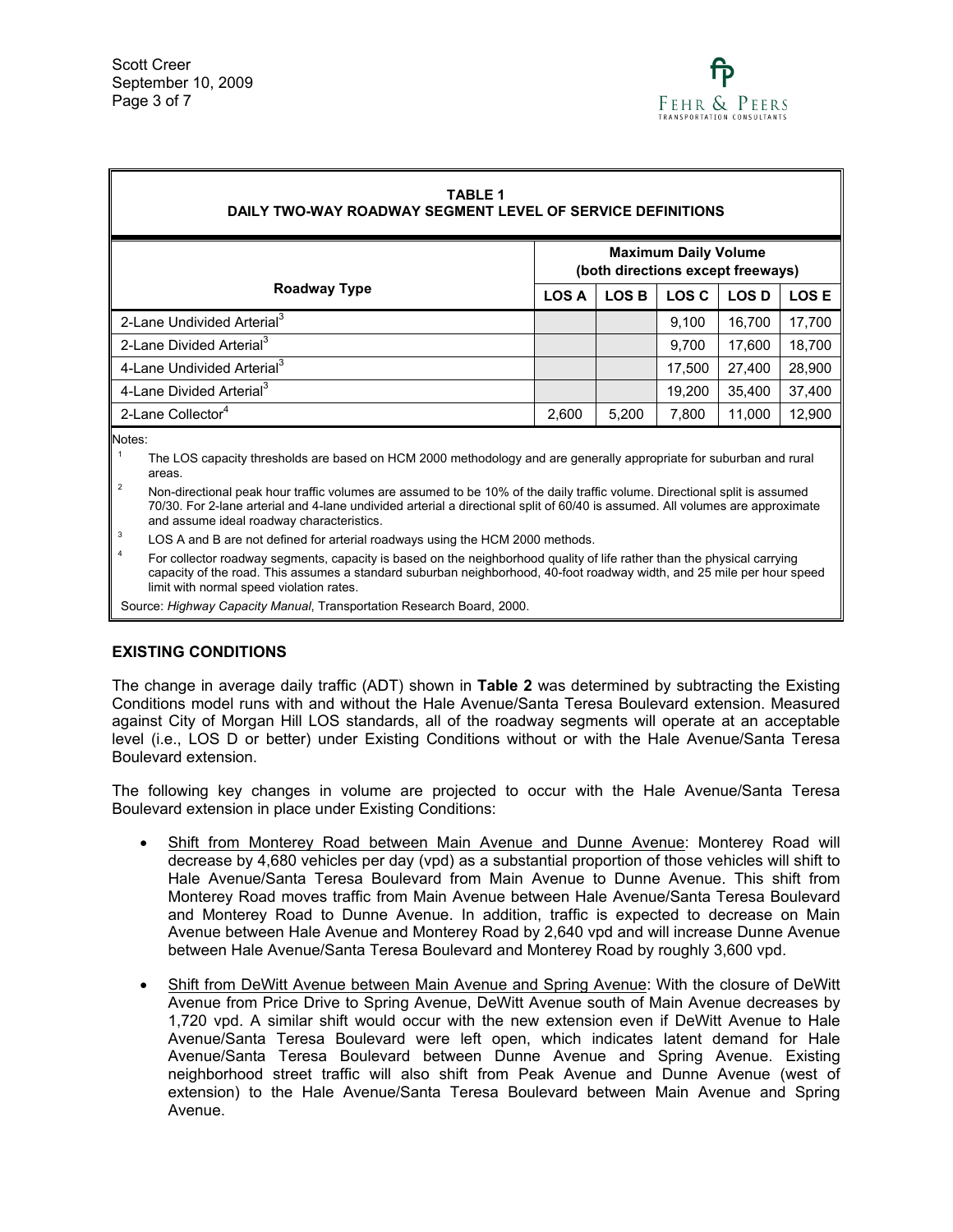## **TABLE 2**

#### **EXISTING CONDITIONS WITHOUT AND WITH HALE AVE/SANTA TERESA BLVD EXTENSION DAILY TWO-WAY ROADWAY SEGMENT LEVELS OF SERVICE**

|                   |                                                                    | <b>Existing Conditions</b>   |                          |                  |                       |                  |                                 |  |
|-------------------|--------------------------------------------------------------------|------------------------------|--------------------------|------------------|-----------------------|------------------|---------------------------------|--|
|                   |                                                                    |                              | <b>Without Extension</b> |                  | <b>With Extension</b> |                  |                                 |  |
|                   | <b>Roadway Segment</b>                                             | <b>Roadway Type</b>          | ADT <sup>1</sup>         | LOS <sup>2</sup> | ADT <sup>1</sup>      | LOG <sup>2</sup> | $\wedge$ in<br>ADT <sup>3</sup> |  |
| Grande            | 1. Dewitt Ave between Main Ave and Via                             | 2-Lane Local Street          | 2,320                    | B                | 600                   | A                | $-1,720$                        |  |
| Origlia Ln        | 2. Dewitt Ave between Spring Ave and                               | 2-Lane Undivided<br>Arterial | 4,000                    | C                | 5,200                 | C                | 1,200                           |  |
|                   | 3. Peak Ave between Marcia Dr and<br>Claremont Dr                  | 2-Lane Collector             | 1,660                    | A                | 1,600                 | A                | $-60$                           |  |
| Noble Ct          | 4. Peak Ave between Alkire Ave and                                 | 2-Lane Collector             | 4,960                    | B                | 4,400                 | B                | -560                            |  |
|                   | 5. Sunnyside Ave between West<br>Edmundson Ave and La Vista Ct     | 2-Lane Undivided<br>Arterial | 6,360                    | C                | 7,000                 | С                | 640                             |  |
| <b>Wright Ave</b> | 6. Hale Ave between Hillwood Ln and                                | 2-Lane Undivided<br>Arterial | 5,900                    | C                | 6.000                 | C                | 100                             |  |
| El Toro St        | 7. Monterey Rd between Wright Ave and                              | 4-Lane Divided Arterial      | 15,880                   | C                | 15,800                | C                | $-80$                           |  |
|                   | 8. Monterey Rd between 3rd St and 4th St                           | 4-Lane Divided Arterial      | 17,780                   | C                | 13,100                | C                | $-4,680$                        |  |
|                   | 9. Monterey Rd between San Pedro Ave<br>and Cosmo Ave              | 4-Lane Divided Arterial      | 21,900                   | D                | 21,300                | D                | $-600$                          |  |
|                   | 10. West Main St between Hale Ave and<br>Del Monte Ave             | 2-Lane Undivided<br>Arterial | 8,940                    | C                | 6,300                 | C                | $-2,640$                        |  |
| La Selva Dr       | 11. Dunne Ave between Dewitt Ave and                               | 2-Lane Collector             | 3,220                    | B                | 2,700                 | B                | $-520$                          |  |
|                   | 12. Dunne Ave between Peak Ave and<br>Viewcrest Ln                 | 2-Lane Undivided<br>Arterial | 6,580                    | C                | 10,200                | D                | 3,620                           |  |
|                   | 13. Edmundson Ave between Dewitt Ave<br>and Sunnyside Ave          | 2-Lane Undivided<br>Arterial | 5,590                    | C                | 6,000                 | C                | 410                             |  |
|                   | 14. Edmundson Ave between Sunnyside<br>Ave and Olympic Dr          | 2-Lane Undivided<br>Arterial | 6,430                    | C                | 6,100                 | C                | $-330$                          |  |
|                   | 15. Hale Ave/Santa Teresa Blvd between<br>Main St and Dunne Ave    | 2-Lane Divided Arterial      | Does Not Exist           |                  | 6,800                 | С                | 6,800                           |  |
|                   | 16. Hale Ave/Santa Teresa Blvd between<br>Dunne Ave and Spring Ave | 2-Lane Divided Arterial      | Does Not Exist           |                  | 3,400                 | C                | 3,400                           |  |
| Notes:            |                                                                    |                              |                          |                  |                       |                  |                                 |  |

<sup>1</sup> ADT = Average two-way daily traffic.<br><sup>2</sup> LOS = Level of service.

Source: Fehr & Peers, August 2009.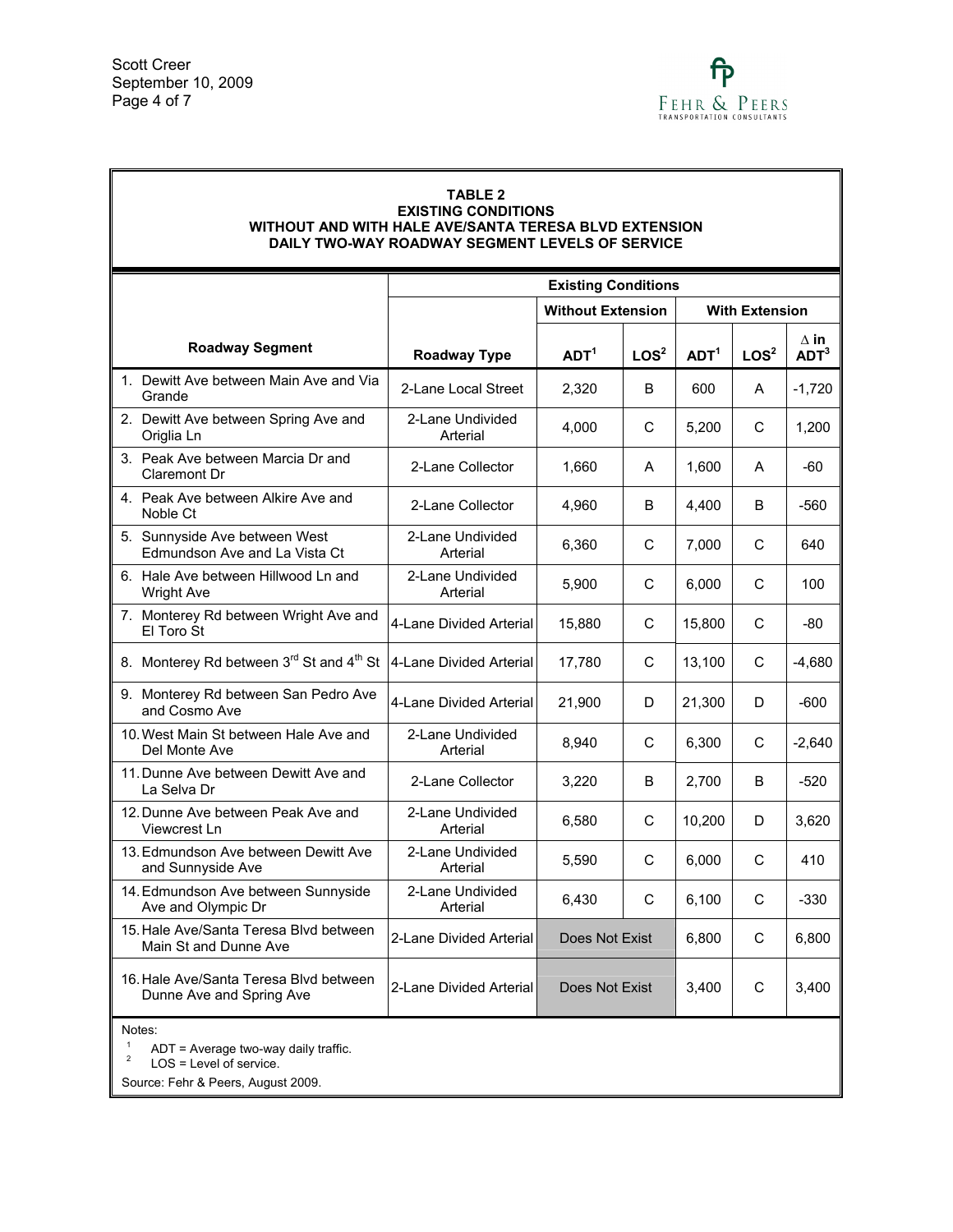Scott Creer September 10, 2009 Page 5 of 7



• Shift to DeWitt Avenue between Spring Avenue and Edmundson Avenue: DeWitt Avenue increases by 1,200 vpd between Spring Avenue and Edmundson Avenue. Both Monterey Road and Edmundson Avenue (Sunnyside to Olympic) decrease with the new extension indicating that some through traffic is better served with the new facility. Sunnyside Avenue south of Edmundson Avenue increases by 640 vpd indicating an overall shift in some through traffic.

Minimal changes in daily traffic will occur on Peak Avenue, Hale Avenue and Monterey Road north of Main Avenue. The estimated daily traffic of the new Hale Avenue/Santa Teresa Boulevard extension is 3,400 to 6,800 vpd between Main Avenue and Spring Avenue under Existing Conditions.

## **YEAR 2030 CURRENT GENERAL PLAN CONDITIONS**

**Table 3** shows the daily forecasts, LOS, and change in ADT for Year 2030 Current General Plan Conditions without and with the Hale Avenue/Santa Teresa Boulevard extension. Measured against the City of Morgan Hill LOS standard, all of the study roadway segments will operate at an acceptable level of service under Year 2030 Conditions without or with the Hale Avenue/Santa Teresa Boulevard extension.

The following key changes are expected to occur with the planned extension under Year 2030 Current General Plan Conditions (with similar trends as under Existing Conditions):

- Shift from Monterey Road between Main Avenue and Dunne Avenue: Monterey Road will decrease by 3,500 vehicles per day (vpd) as a substantial proportion of those vehicles will shift to Hale Avenue/Santa Teresa Boulevard from Main Avenue to Dunne Avenue. This shift from Monterey Road increases Dunne Avenue between Hale Avenue/Santa Teresa Boulevard and Monterey Road by 2,000 daily vehicles.
- Shift from DeWitt Avenue between Main Avenue and Spring Avenue: With the closure of DeWitt Avenue from Price Drive to Spring Avenue, DeWitt Avenue south of Main Avenue decreases by 2,900 vpd. A similar shift would occur with the new extension even if DeWitt Avenue to Hale Avenue/Santa Teresa Boulevard were left open, which indicates latent demand for Hale Avenue/Santa Teresa Boulevard between Dunne Avenue and Spring Avenue. Existing neighborhood street traffic will also shift from Peak Avenue and Dunne Avenue (west of extension) to the Hale Avenue/Santa Teresa Boulevard between Main and Spring Avenues.
- Shift to DeWitt Avenue between Spring Avenue and Edmundson Avenue: DeWitt Avenue increases by 3,800 vpd between Spring Avenue and Edmundson Avenue. Both Monterey Road and Edmundson Avenue (Sunnyside to Olympic) decrease with the new extension indicating that some through traffic is better served with the new facility. Sunnyside Avenue south of Edmundson Avenue increases by 2,200 vpd indicating an overall shift in some through traffic.

Minimal changes in daily traffic occurred on Peak Avenue. The estimated daily traffic of the extension is 8,300 to 9,700 vpd between Main Avenue and Spring Avenue in 2030.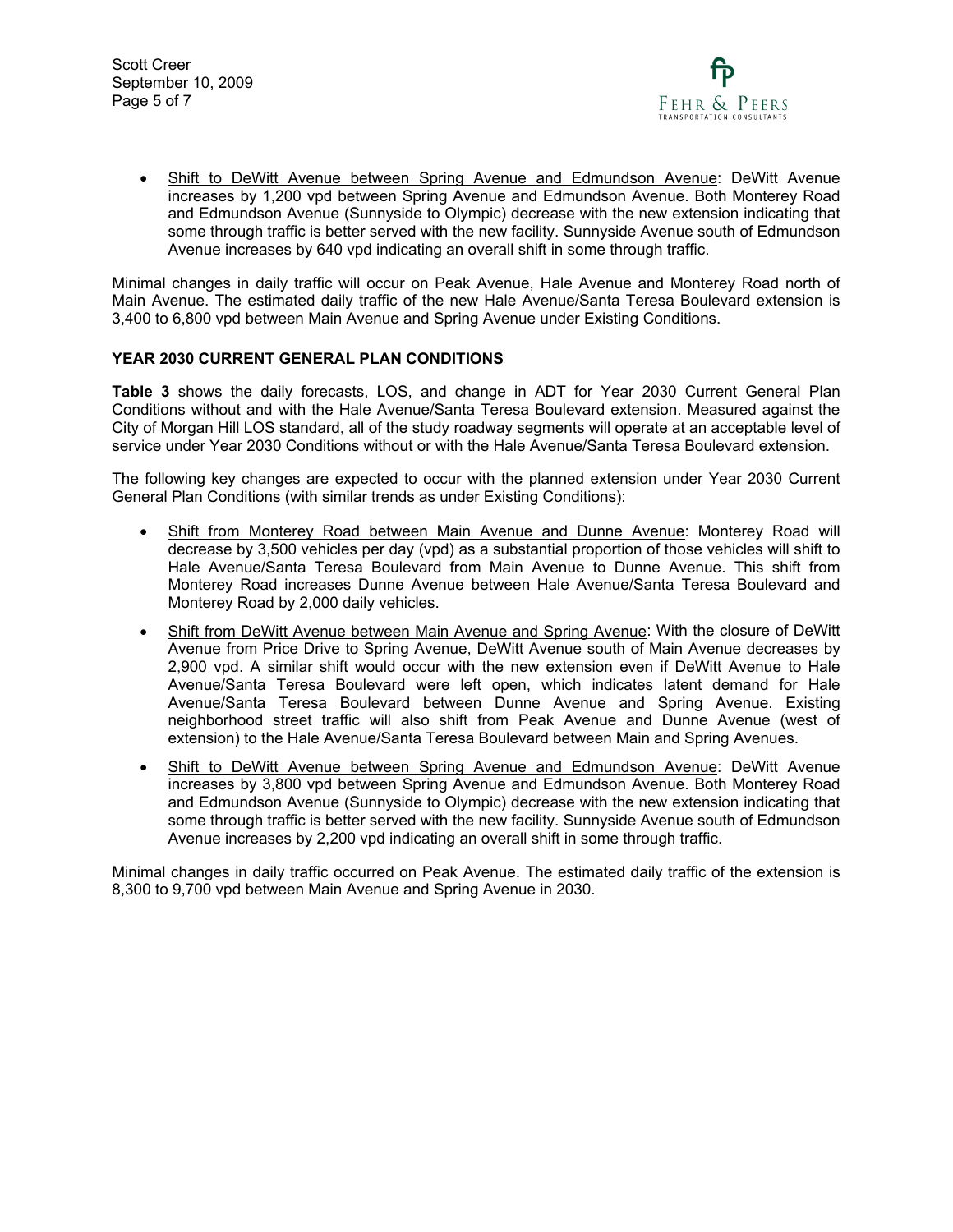## **TABLE 3**

#### **YEAR 2030 CURRENT GENERAL PLAN CONDITIONS WITHOUT AND WITH HALE AVE/SANTA TERESA BLVD EXTENSION DAILY TWO-WAY ROADWAY SEGMENT LEVELS OF SERVICE**

|                |                                                                    | <b>Year 2030 Current General Plan Conditions</b> |                          |                  |                       |                  |                                      |
|----------------|--------------------------------------------------------------------|--------------------------------------------------|--------------------------|------------------|-----------------------|------------------|--------------------------------------|
|                |                                                                    |                                                  | <b>Without Extension</b> |                  | <b>With Extension</b> |                  |                                      |
|                | <b>Roadway Segment</b>                                             | Roadway Type                                     | ADT <sup>1</sup>         | LOS <sup>2</sup> | ADT <sup>1</sup>      | LOS <sup>2</sup> | $\Delta$ in $\,$<br>ADT <sup>3</sup> |
| $\mathbf{1}$ . | Dewitt Ave between Main Ave and<br>Via Grande                      | 2-Lane Local Street                              | 3.500                    | B                | 600                   | A                | $-2,900$                             |
| 2.             | Dewitt Ave between Spring Ave and<br>Origlia Ln                    | 2-Lane Undivided<br>Arterial                     | 5,200                    | C                | 9,000                 | С                | 3,800                                |
| 3.             | Peak Ave between Marcia Dr and<br>Claremont Dr                     | 2-Lane Collector                                 | 1,600                    | A                | 1,600                 | A                | $\Omega$                             |
| 4.             | Peak Ave between Alkire Ave and<br>Noble Ct                        | 2-Lane Collector                                 | 5.600                    | C                | 4.600                 | C                | $-1,000$                             |
| 5.             | Sunnyside Ave between West<br>Edmundson Ave and La Vista Ct        | 2-Lane Undivided<br>Arterial                     | 8,200                    | C                | 10,400                | D                | 2,200                                |
| 6.             | Hale Ave between Hillwood Ln and<br><b>Wright Ave</b>              | 4-Lane Undivided<br>Arterial                     | 5,100                    | C                | 6,500                 | C                | 1,400                                |
| 7.             | Monterey Rd between Wright Ave<br>and El Toro St                   | 4-Lane Divided Arterial                          | 32,000                   | D                | 31,200                | D                | $-800$                               |
| 8.             | Monterey Rd between 3rd St and 4 <sup>th</sup><br>St               | 4-Lane Divided Arterial                          | 28,600                   | D.               | 25,100                | D                | $-3,500$                             |
| 9.             | Monterey Rd between San Pedro<br>Ave and Cosmo Ave                 | l4-Lane Divided Arteriall                        | 27,500                   | D                | 25,800                | D                | $-1,700$                             |
|                | 10. West Main St between Hale Ave and<br>Del Monte Ave             | 2-Lane Undivided<br>Arterial                     | 5,300                    | C                | 6,200                 | C                | 900                                  |
|                | 11. Dunne Ave between Dewitt Ave and<br>La Selva Dr                | 2-Lane Collector                                 | 3,600                    | B                | 3,200                 | B                | $-400$                               |
|                | 12. Dunne Ave between Peak Ave and<br>Viewcrest Ln                 | 4-Lane Undivided<br>Arterial                     | 6,600                    | C                | 8,600                 | C                | 2,000                                |
|                | 13. Edmundson Ave between Dewitt Ave<br>and Sunnyside Ave          | 2-Lane Undivided<br>Arterial                     | 5.600                    | C                | 5.000                 | C                | $-600$                               |
|                | 14. Edmundson Ave between Sunnyside<br>Ave and Olympic Dr          | 4-Lane Undivided<br>Arterial                     | 12,800                   | C                | 11,300                | С                | $-1,500$                             |
|                | 15. Hale Ave/Santa Teresa Blvd<br>between Main St and Dunne Ave    | 2-Lane Divided Arterial                          | Does Not Exist           |                  | 9,700                 | С                | 9,700                                |
|                | 16. Hale Ave/Santa Teresa Blvd<br>between Dunne Ave and Spring Ave | 2-Lane Divided Arterial                          | Does Not Exist           |                  | 8,300                 | С                | 8,300                                |
| Notes:         |                                                                    |                                                  |                          |                  |                       |                  |                                      |

<sup>1</sup> ADT = Average two-way daily traffic.<br><sup>2</sup> LOS = Level of service.

Source: Fehr & Peers, August 2009.